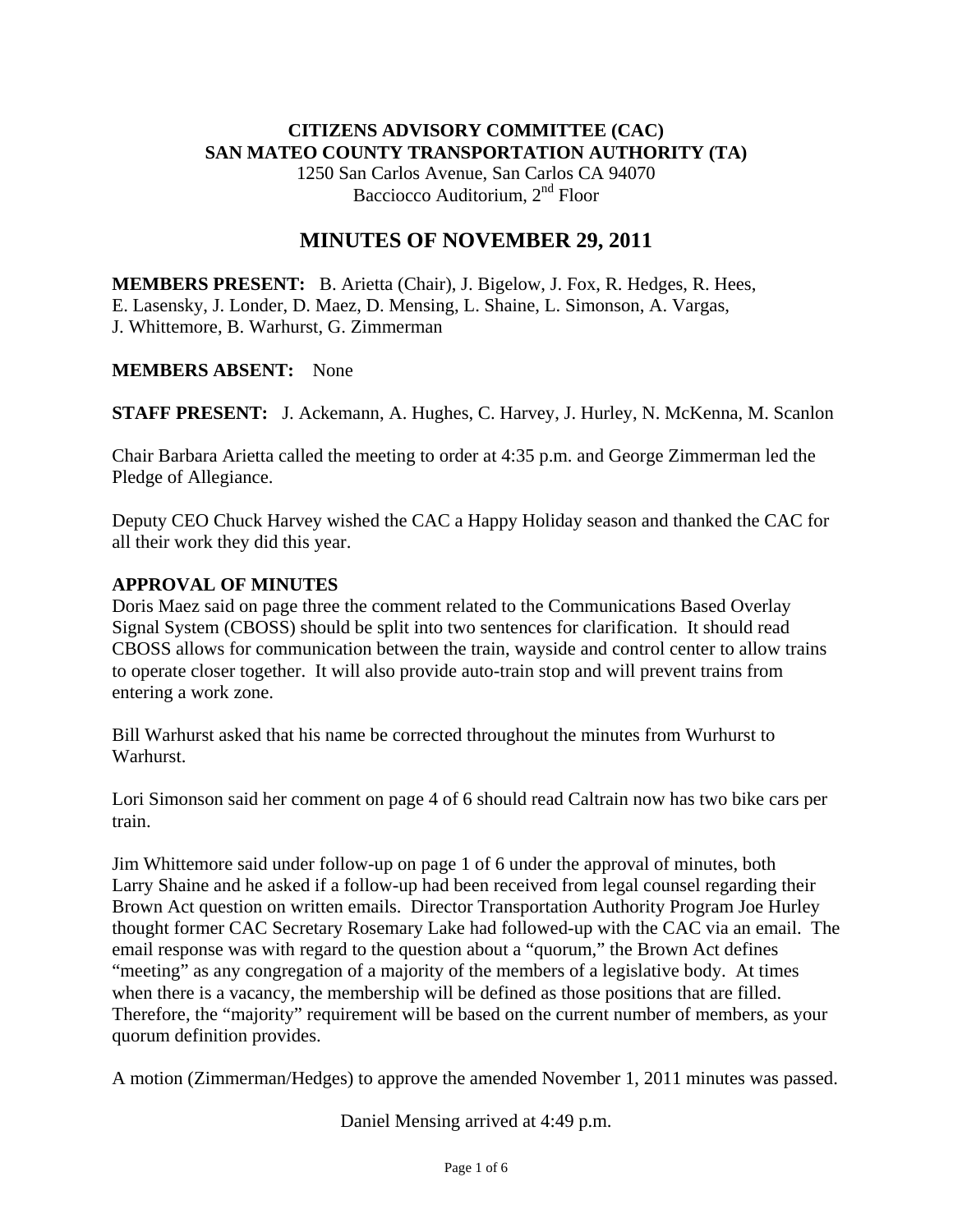## **PUBLIC COMMENT**

San Mateo County Transportation Authority Director Karyl Matsumoto wished the CAC a very happy holiday season and thanked them for their service.

### **ITEMS FOR REVIEW – DECEMBER 1, 2011 TA BOARD MEETING Program Report: Transit: Dumbarton Rail Corridor (TA Item 11a)**

Interim Executive Officer Planning & Development Aidan Hughes reported:

- The sponsor agency is the TA, the Peninsula Corridor Joint Powers Board is the lead agency and the Federal Transit Administration (FTA) is the lead regulatory agency.
- This is a rail project between Union City and Redwood City with stations at Union City, Centerville, Newark, Menlo Park and Redwood City.
- The Environmental Impact Statement and the Environmental Impact Report (EIS/EIR) is being updated to incorporate new existing baseline conditions of the natural, built and social environments; revised statues and regulations
- Alternatives being evaluated in the EIS/EIR are the no-build, rail commuter, rail shuttle, rail hybrid and enhanced bus/transportation systems management.
- Analysis of refined alternatives will be completed in January 2012.
- The rail commuter alternative has a train running once an hour from Union City to Redwood City then to San Francisco and another train running once an hour in the morning peak from Union City to San Jose and the reverse movement in the evening.

John Fox arrived at 4:58 p.m.

- The rail shuttle alternative has higher ridership than the commuter alternative running peak period bi-directional shuttles every 15 minutes between Union City and Redwood City. This alternative offers no connection to Caltrain.
- The rail hybrid alternative would take the rail commuter alternative and add a version of the shuttle, but run at 30 minute intervals.
- As part of the environmental process, public meetings were held in Newark, Fremont, Union City, Redwood City and Menlo Park.
- Staff has been in discussions with staff from Redwood City because two of the alternatives would require land outside of the Caltrain right of way at Sequoia Station.
- The funding plan is still being worked on. So far \$340 million has been committed for a project that costs between \$700-800 million.
- Staff is currently working on the draft EIS/EIR which will be made available to the FTA in January/February 2012 and to the public in late spring 2012.

Elizabeth Lasensky said as currently proposed, the railroad will be going through the Don Edwards Wildlife Refuge so what are the prospects that this will be cleared. Mr. Hughes said the work being done is identifying impacts to and coordinating with the refuge representatives.

Mr. Shaine asked what Capital Corridor's role is in this process. Mr. Hughes said they are members of the Dumbarton Rail Policy Advisory Committee (Dumbarton PAC) and their trains will share some of the track.

Mr. Shaine said there is a morning and evening commute shuttle to Stanford Campus and will this be looked at for funding too. Mr. Hughes said what Mr. Shaine is referring to is the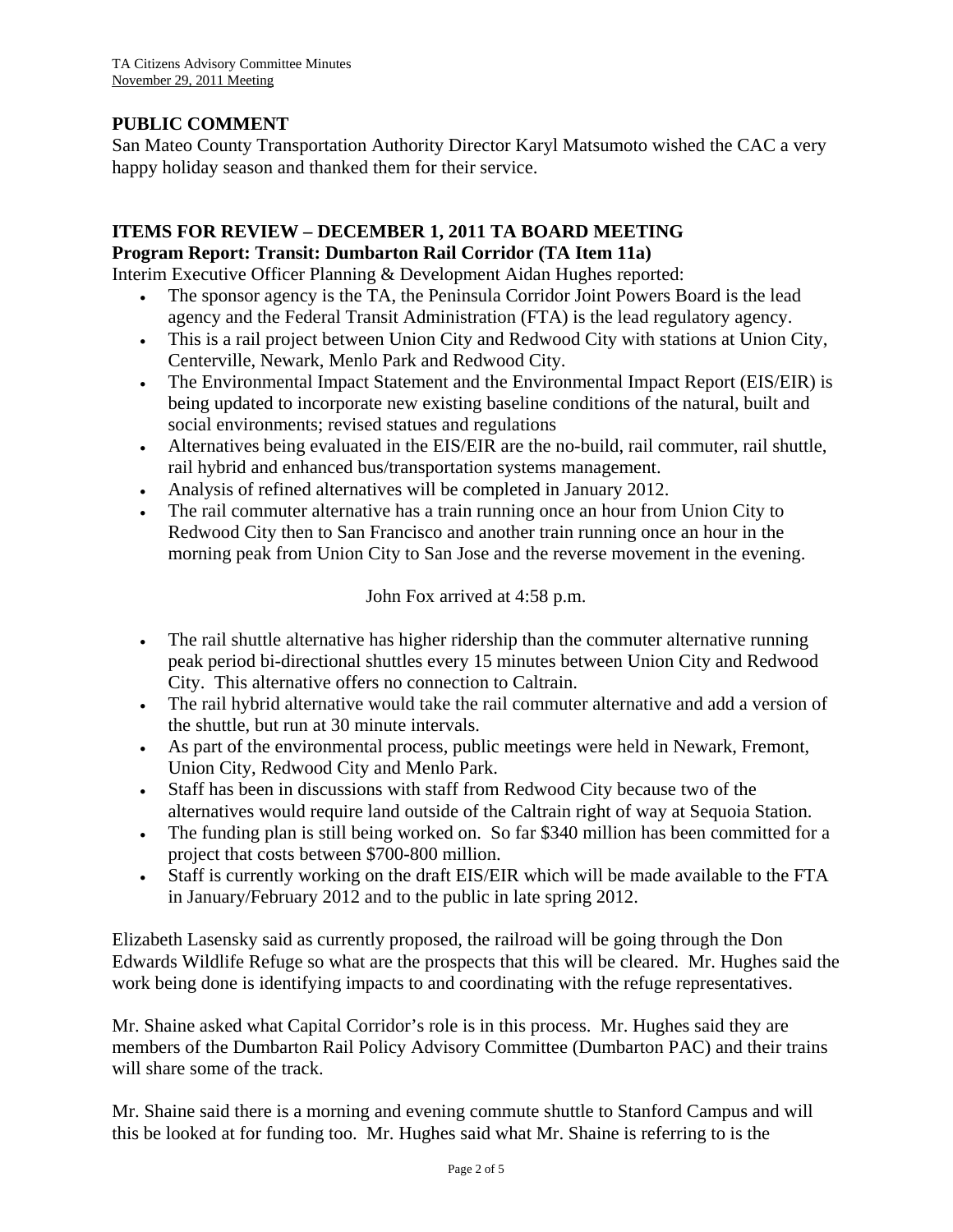Dumbarton Bus Express which crosses the bridge and part of this project is a request to use some Regional Measure 2 (RM2) funds to help improve the transit service across the bridge and encourage ridership.

Rich Hedges asked who will be operating the bus service. Mr. Hughes said no decision has been made.

Ms. Lasensky said it is not fair that East Palo Alto has trains going through their neighborhoods and not be able to access this service with the rail only alternative with three trains in each direction. This is a very limited service that only serves the East Bay commuters. She said in calculation of where stations will be there is no consideration of the new Gateway Project in Menlo Park at Marsh Road and Stanford is building and increasing their north campus in Redwood City. Mr. Hughes said the commute alternatives work in one direction in the morning and one in the afternoon and the shuttle alternative operates in both directions. The location of the station in Menlo Park was a determination by the Dumbarton PAC that it would be at Willow that was taken on the basis the station offered the potential for the most ridership.

Randy Hees asked what has been added to the cost projections to make them more than five times the initial projection. Mr. Hughes said it is increasing the level of detail and understanding the impacts that would need to be dealt with as the project moves forward. The early assessment on numbers for the bridge alternative was a relatively small number and has grown to a much larger one as staff looks at advancing the design and understanding the environmental and other mitigations that would need to be addressed.

Mr. Hees asked if a flyover in Newark or grade separations are included in current cost projections. Mr. Hughes said none of the project alternatives include grade separations.

Mr. Whittemore asked if the bridge is seismically safe. Mr. Hughes said it is not up to current seismic standards.

Mr. Whittemore asked if the proposal is for a new bridge or a retrofit. Mr. Hughes said it is a combination of rehabilitation and new.

Chair Arietta asked about the feedback received at public meetings. Mr. Hughes said the public meetings were to take comments and did not ask for any particular alternatives. The range of comments received was from noise to alternatives and some very positive comments.

Chair Arietta asked what the technical findings that eliminate two stations (East Palo Alto and Menlo Park). Mr. Hughes said one was about the impact on wetlands and the other was around ridership.

Jeff Londer asked once the trains get on Caltrain tracks will they go non-stop to San Francisco and San Jose. Mr. Hughes said no they will make stops but the stops have not been identified yet.

Mr. Londer asked if the trains will be diesel or electric. Mr. Hughes said diesel because there is a mix of use on the Dumbarton rail.

## **Approval of Minutes (TA Item 4a)**

No discussion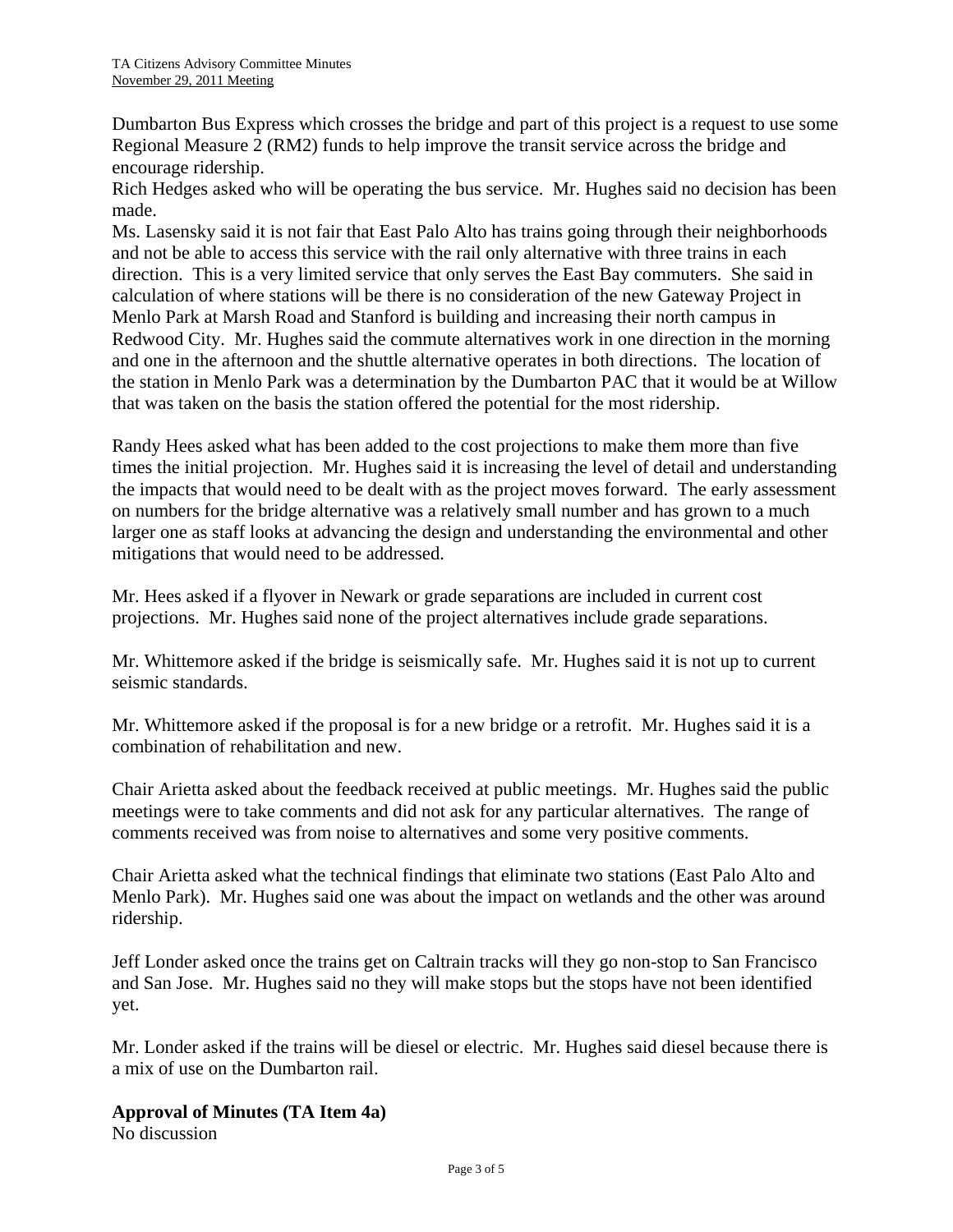## **Acceptance of Statement of Revenues and Expenditures for October 2011 (TA Item 4b)**

Mr. Zimmerman said he presumes the lower return on the County Pool compared to the investment portfolio reflects more conservative investments in the County Pool such as government bonds. Manager of Treasury Lori Snow said she will research and reply to the entire CAC.

Mr. Whittemore said on the Statement of Revenues and Expenses he was under the impression that staff was projecting zero for the year on grant proceeds and now there is a projection of \$2.7 million. What are the grant proceeds and where did they come from. Ms. Snow said she will ask Director of Budgets April Chan and respond via email.

A motion (Hedges/Bigelow) to support acceptance of the Statement of Revenues and Expenditures for October 2011 was approved.

## **Resolution of Appreciation to Outgoing Director John Lee (TA Item 6a) Resolution of Appreciation to Christine Maley-Grubl (TA Item 6b)**

Jim Bigelow said both Director John Lee and Christine Maley-Grubl were strong and productive supporters of transportation.

Mr. Hurley said Ms. Maley-Grubl accepted the position Executive Director of the Fisherman's Wharf Community Benefit District in San Francisco starting in January. This is a big loss to the Peninsula Traffic Congestion Relief Alliance.

### **Sam Trans Liaison Report – November 9, 2011 (TA Item 7)**

Mr. Zimmerman said the graphics in this month's report were excellent and easy to understand.

### **Update on State and Federal Legislative Program (TA Item 11b)**

Government Affairs Officer Jayme Ackemann said staff is seeing some resolution on the total amount of funding expected to receive from the State Transit Assistance. There was some legislation that ensured an allocation would be received from the proceeds unfortunately, because of the uncertainty of the gas tax fund, the original estimate of \$416 million for the year is not looking to be around \$327 million. At the Federal level the Senate's Environment and Public Works Committee has advanced Moving Ahead for Progress in the  $21<sup>st</sup>$  Century (MAP-21). This will go before the full Senate for discussion after the additional \$12 billion in funding has been identified that would be needed to make this program whole. The program sustains Federal highway and transit funding at the existing levels, with inflation included, over the next two years. Earlier this month the speaker of the house recommended legislation be pursued to fund a five-year surface transportation bill which would be funded through offshore oil drilling.

Mr. Hedges said the Metropolitan Transportation Commission (MTC) has a map showing all the states according to their gas tax. There are 38 states that have a higher gas tax then California.

Mr. Zimmerman asked why AB 485l was ordered to the inactive pile. Ms. Ackemann said according to the lobbyists this is still a live bill although they don't expect it to advance and are looking at a workaround through the governor's budget that would eliminate the need for this legislation. There is no requirement for movement on the bill until the summer.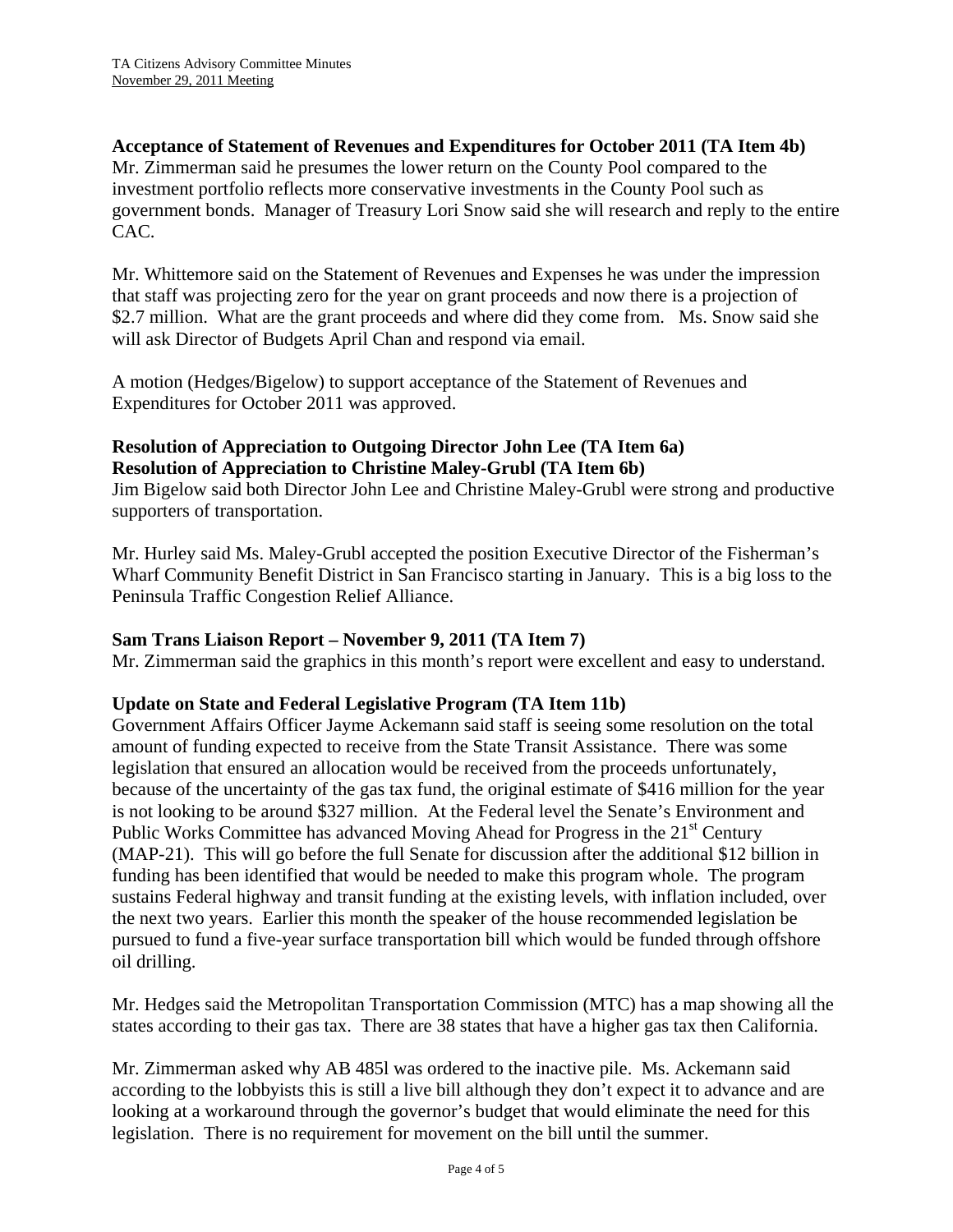Ms. Maez said she heard a report that only 40 bills have passed this Congress.

Director Carole Groom thanked the CAC for the work they do and the valuable advice they offer the Board.

Executive Director Michael Scanlon said he appreciates how seriously the CAC takes their job and on behalf of the staff thanked them for all they do.

## **Quarterly Capital Projects Report – 1st Quarter (TA Item 11c)**

No discussion.

#### **REPORT OF THE CHAIR – BARBARA ARIETTA Appointment of Nominating Committee**

Chair Arietta appointed Mr. Hees and Mr. Bigelow to the nominating committee.

Chair Arietta reported that she attended the High Speed Rail Business Plan meeting in Palo Alto.

### **REPORT FROM STAFF – JOE HURLEY**

- The new Burlingame pedestrian overcrossing was named after former mayor and TA Board member, Rosalie O'Mahony.
- On November 19 the ribbon cutting for the Belmont Bicycle/Pedestrian overcrossing occurred. There was a lot of support for the project from the public.

#### **COMMITTEE COMMENTS**

Mr. Whittemore asked if there can be an update on the TA expenditure of \$27-\$28 million to purchase property at 85 Natoma Street in San Francisco for the Transbay project. He asked how much of the property has been sold, at what price and is the TA receiving interest on the money.

Ms. Lasensky said yesterday her Caltrain commute was very bad and caused her to be 90 minutes late to work. She said a lot of people are commenting that there is a lot of liter along the tracks, especially in Redwood City.

April Vargas said she hopes in 2012 people make a commitment to drive less and take transit.

Mr. Bigelow said there is an action item coming before the MTC to allow up to \$5.5 million a year to expand the Dumbarton Corridor Service to get more future ridership from the train option. It would be good to get a report in more detail on the timing and encourage the TA Board to support.

Ms. Maez said she rode Caltrain to an expo in San Jose. She said there were spaces in the bike car but the two wheelchair spaces were used. If there is someone on the platform with a wheelchair the bike space cannot be used for wheelchairs.

Mr. Zimmerman said he can no longer get his transit tickets at Safeway. He thanked Mr. Scanlon for the outstanding staff he has provided the CAC.

### **Date and Time of Next Meeting**

Tuesday, January 3, 2012 at 4:30 p.m. at 1250 San Carlos Avenue, Bacciocco Auditorium, 2<sup>nd</sup> Floor, San Carlos, CA 94070.